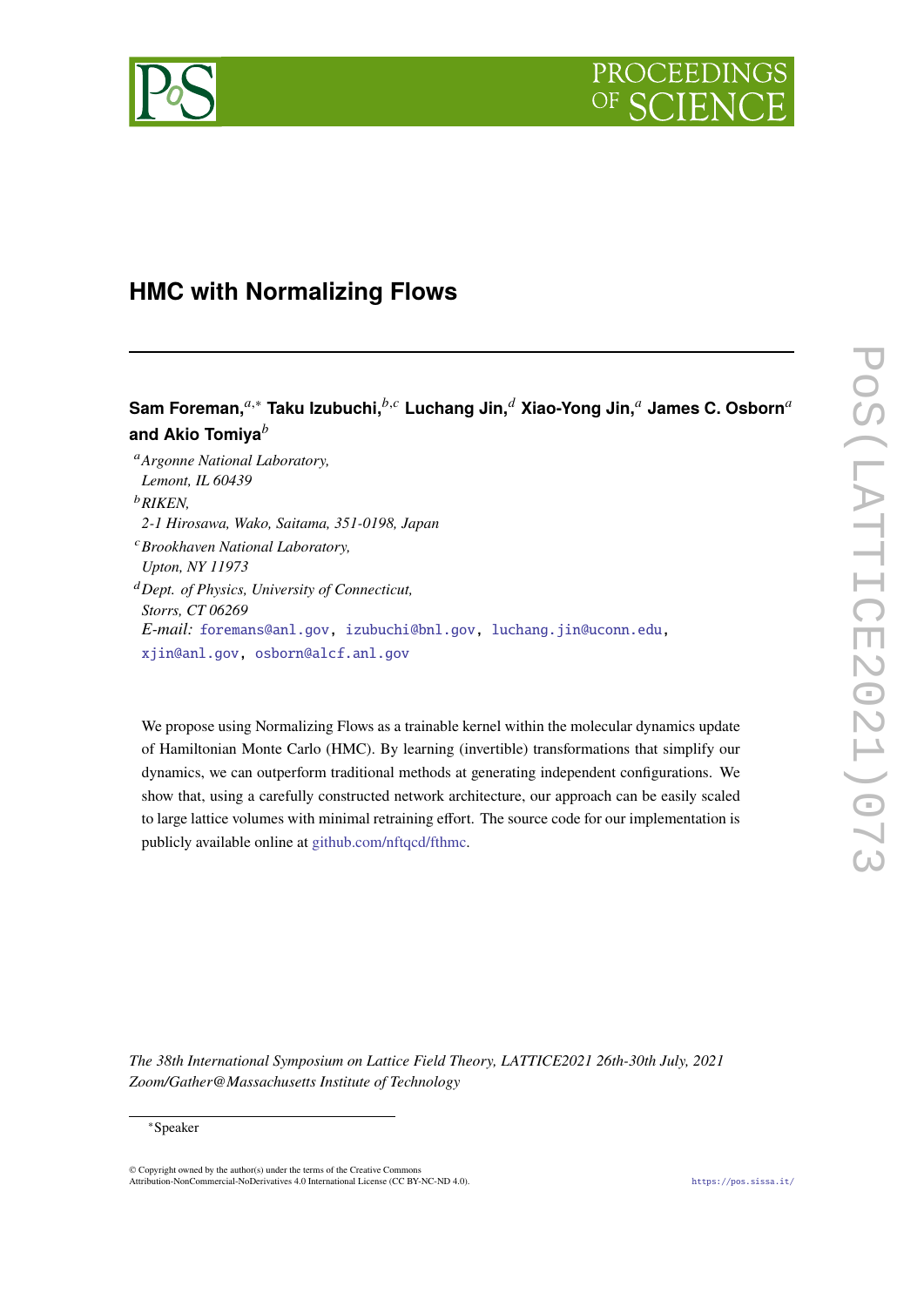#### **1. Introduction**

### **1.1 2D**  $U(1)$  **Gauge Theory**

Let  $U_{\mu}(n) = e^{ix_{\mu}(n)} \in U(1)$ , with  $x_{\mu}(n) \in [-\pi, \pi]$  denote the *link variables*, where  $x_{\mu}(n)$  is a link at the site *n* oriented in the direction  $\hat{\mu}$ . Our goal is to generate an ensemble of configurations, distributed according to

$$
p(x) \propto e^{-S(x)}, \quad S(x) \equiv \sum_{P} 1 - \cos x_P, \tag{1}
$$

where  $S(x)$  is the Wilson action for the 2D  $U(1)$  $U(1)$  $U(1)$  gauge theory<sup>1</sup>, and  $x_P = x_\mu(n) + x_\nu(n + \hat{\mu}) - x_\mu(n + \hat{\nu}) - x_\nu(n)$  is the sum of the links around the elementary plaquette as shown in Figure [1.](#page-1-1) For a given lattice configuration, we can define the topological charge as  $Q = \frac{1}{2\pi} \sum_P \arg(x_P) \in \mathbb{Z}$ , where  $\arg(x_P) \in [-\pi, \pi]$ .

Traditional sampling techniques such as HMC are known to suffer from *critical slowing down* [\[1\]](#page-4-0), a phenomenon characterized by the freezing of the topological charge O as we approach physical lattice spacings. This effect can be seen clearly in Figure  $4a$ ,  $4b$ , where  $Q$  typically remains stuck for the duration of the HMC trajectories. In this work we describe a method for training a normalizing flow model that is capable of sampling from different topological charge sectors, thereby reducing the computational effort required to generate independent configurations.

#### **1.2 Field Transformations**

For a random variable z with a given distribution  $z \sim r(z)$ , and an invertible function  $x = f(z)$ with  $z = f^{-1}(x)$ , we can use the change of variables formula to write

$$
p(x) = r(z) \left| \det \frac{\partial z}{\partial x} \right| = r(f^{-1}(x)) \left| \det \frac{\partial f^{-1}}{\partial x} \right| \tag{2}
$$

where  $r(z)$  is the (simple) prior density, and our goal is to generate independent samples from the (difficult) target distribution  $p(x)$ . This can be done using *normalizing flows* [[2](#page-4-1)] to construct a model density  $q(x)$  that approximates the target distribution, i.e.  $q(\cdot) \simeq p(\cdot)$  for a suitably-chosen flow  $f$ .



**Figure 2:** Using a flow to generate data  $x'$ . Image adapted from [\[3](#page-4-2)]

<span id="page-1-1"></span>



<span id="page-1-0"></span><sup>1</sup>Explicitly, on a square lattice with periodic boundary conditions.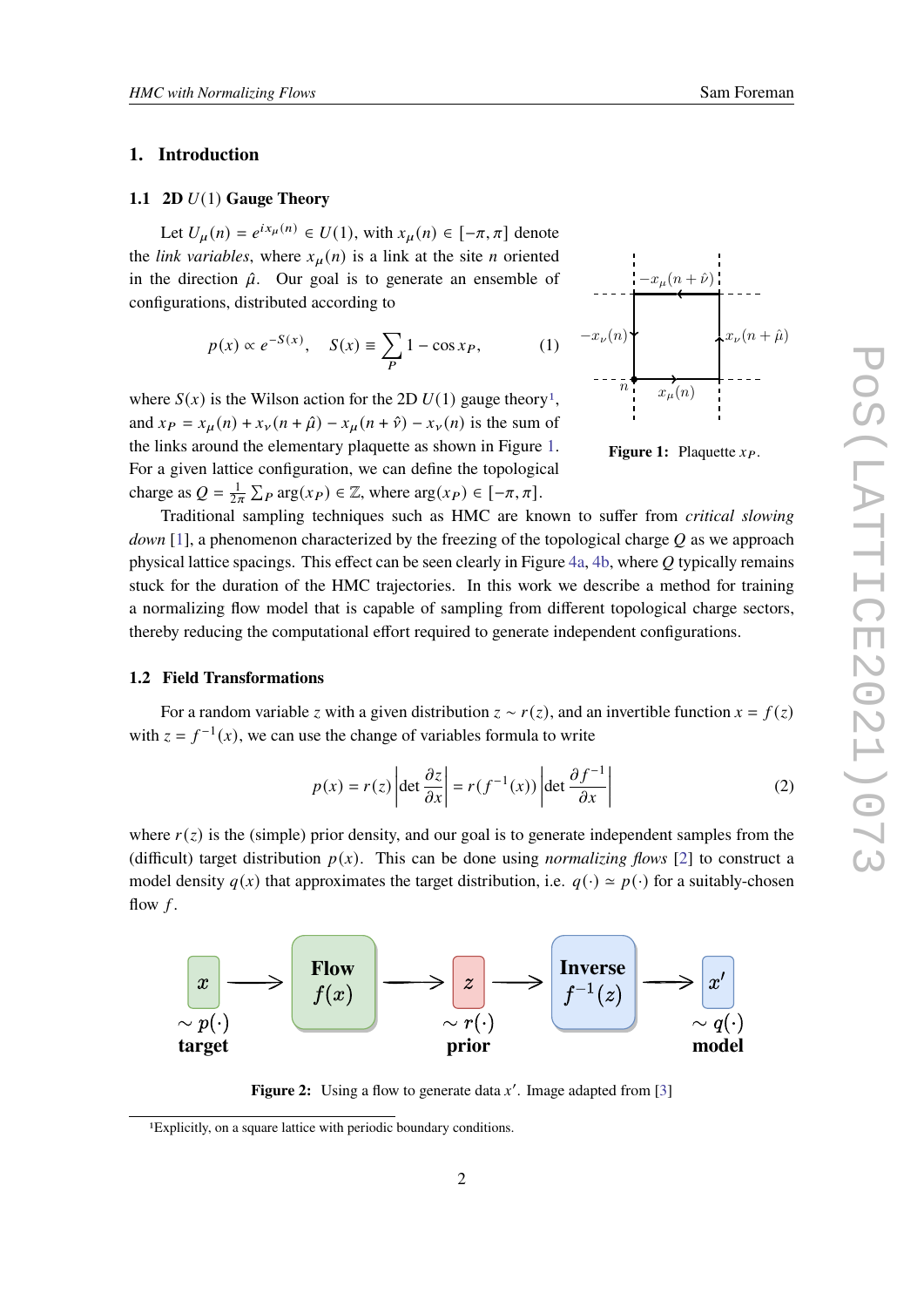We can construct a normalizing flow by composing multiple invertible functions  $f_i$  so that  $x \equiv [f_k \circ f_{k-1} \circ \cdots \circ f_2 \circ f_1](z)$ . In practice, the functions  $f_i$  are usually implemented as *coupling layers*, which update an "active" subset of the variables, conditioned on the complimentary "frozen" variables [\[4](#page-4-3), [5](#page-6-0)].

#### **1.3 Affine Coupling Layers**

A particularly useful template function for constructing our normalizing flows is the affine coupling layer [[2](#page-4-1), [6](#page-6-1)],

$$
f(x_1, x_2) = (e^{s(x_2)}x_1 + t(x_2), x_2), \text{ with } \log J(x) = \sum_{k} [s(x_2)]_k
$$
  

$$
f^{-1}(x'_1, x'_2) = ((x'_1 - t(x'_2))e^{-s(x'_2)}, x'_2), \text{ with } \log J(x') = \sum_{k} - [s(x'_2)]_k
$$

where  $s(x_2)$  and  $t(x_2)$  are of the same dimensionality as  $x_1$  and the functions act element-wise on the inputs.

In order to effectively draw samples from the correct target distribution  $p(\cdot)$ , our goal is to minimize the error introduced by approximating  $q(\cdot) \approx p(\cdot)$ . To do so, we use the (reverse) Kullback-Leibler (KL) divergence from Eq. [3](#page-2-0), which is minimized when  $p = q$ .

$$
D_{\text{KL}}(q||p) \equiv \int dy q(y) \left[ \log q(y) - \log p(y) \right]
$$
 (3)

<span id="page-2-0"></span>
$$
\approx \frac{1}{N} \sum_{i=1}^{N} \left[ \log q(y_i) - \log p(y_i) \right], \text{ where } y_i \sim q \tag{4}
$$

#### <span id="page-2-2"></span>**2. Trivializing Map**

Ultimately, our goal is to evaluate expectation values of the form

<span id="page-2-1"></span>
$$
\langle O \rangle = \frac{1}{Z} \int dx \, O(x) e^{-S(x)}.
$$
 (5)

Using a normalizing flow, we can perform a change of variables  $x = f(z)$ , so Eq. [5](#page-2-1) becomes

$$
\langle O \rangle = \frac{1}{z} \int dz \, |\det [J(z)]| O(f(z)) e^{-S(f(z))}, \text{ where } J(z) = \frac{\partial f(z)}{\partial z}
$$
 (6)

$$
= \frac{1}{Z} \int dz O(f(z)) e^{-S(f(z)) + \log|\det[J(z)]|}.
$$
 (7)

We require the Jacobian matrix,  $J(z)$ , to be:

- 1. Injective (1-to-1) between domains of integration
- 2. Continuously differentiable (*or*, differentiable with continuous inverse)

The function f is a *trivializing map* [\[7\]](#page-6-2) when  $S(f(z)) - \log |\det J(z)| = \text{const.}$ , and our expectation value simplifies to

$$
\langle O \rangle = \frac{1}{\mathcal{Z}^*} \int dz \, O(f(z)), \text{ where } \frac{1}{\mathcal{Z}^*} = \frac{1}{\mathcal{Z}} \exp(-\text{const.}). \tag{8}
$$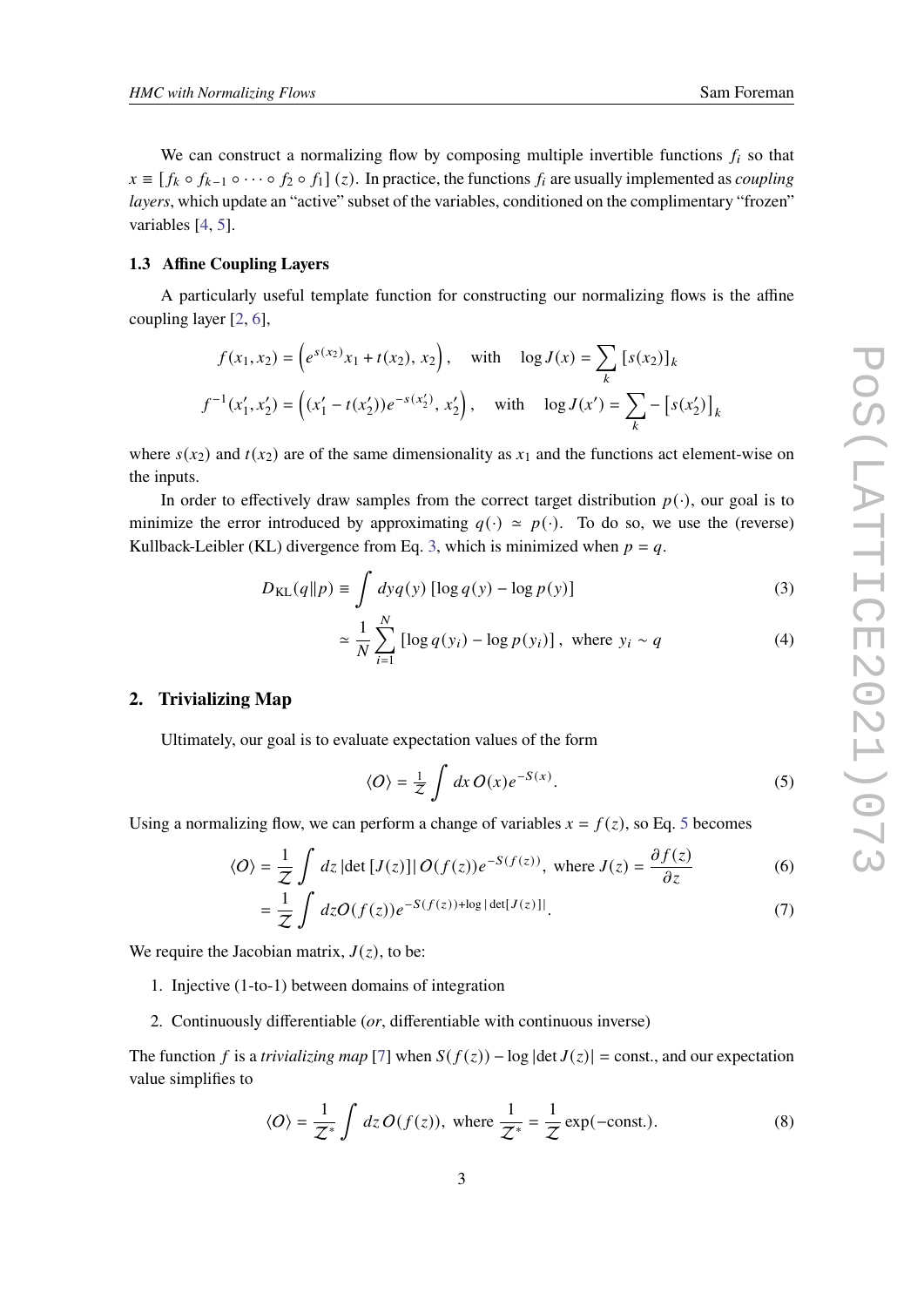#### **3. Field Transformation HMC: fthmc**

We can implement the trivializing map defined in Sec. [2](#page-2-2) using a normalizing flow model. For conjugate momenta  $\pi$ , we can write the Hamiltonian as

$$
H(z, \pi) = \frac{1}{2}\pi^2 + S(f(z)) - \log|\det J(f(z))|,
$$
\n(9)

and the associated equations of motion as

$$
\dot{z} = \frac{\partial H}{\partial \pi} = \pi \tag{10}
$$

$$
\dot{\pi} = -J(z)S'(f(z)) + \text{tr}\left[J^{-1}\frac{d}{dz}J\right].\tag{11}
$$

If we introduce a change of variables,  $\pi = J(z)\rho = J(f^{-1}(x))\rho$  and  $z = f^{-1}(x)$ , the determinant of the Jacobian matrix reduces to 1, and we obtain the modified Hamiltonian

$$
\tilde{H}(x,\rho) = \frac{1}{2}\rho^{\dagger}\rho + S(x) - \log|\det J|.
$$
 (12)

As shown in Figure [3,](#page-3-0) we can use a *field transformation*,  $f^{-1}$  :  $z \rightarrow x$  to perform HMC updates on the transformed variables x, and  $f : x \rightarrow z$  to recover the physical target distribution.

<span id="page-3-0"></span>

Figure 3: Normalizing flow with inner HMC block.

#### **3.1 Hamiltonian Monte Carlo (HMC)**

We describe the general procedure of the Hamiltonian Monte Carlo algorithm [\[8\]](#page-6-3).

1. Introduce  $v \sim \mathcal{N}(0, \mathbb{I}_n) \in \mathbb{R}^n$  and write the joint distribution as

$$
p(x, v) = p(x)p(v) \propto e^{-S(x)} e^{-\frac{1}{2}v^{T}v}
$$
\n(13)

2. Evolve the joint system  $(\dot{x}, \dot{v})$  according to Hamilton's equations along  $H = \text{const.}$  using the leapfrog integrator:

$$
\textbf{(a.) } \tilde{v} \leftarrow v - \frac{\varepsilon}{2} \partial_x S(x) \quad\n \textbf{(b.) } x' \leftarrow x + \varepsilon \tilde{v} \quad\n \textbf{(c.) } v' \leftarrow \tilde{v} - \frac{\varepsilon}{2} \partial_x S(x') \quad\n \tag{14}
$$

3. Accept or reject the proposal configuration using the Metropolis-Hastings test,

$$
x_{i+1} = \begin{cases} x', \text{ with probability } A(x'|x) \equiv \min\left\{1, \frac{p(x')}{p(x)} \left| \frac{\partial x'}{\partial x^T} \right| \right\} \\ x, \text{ with probability } 1 - A(x'|x) \end{cases}
$$
(15)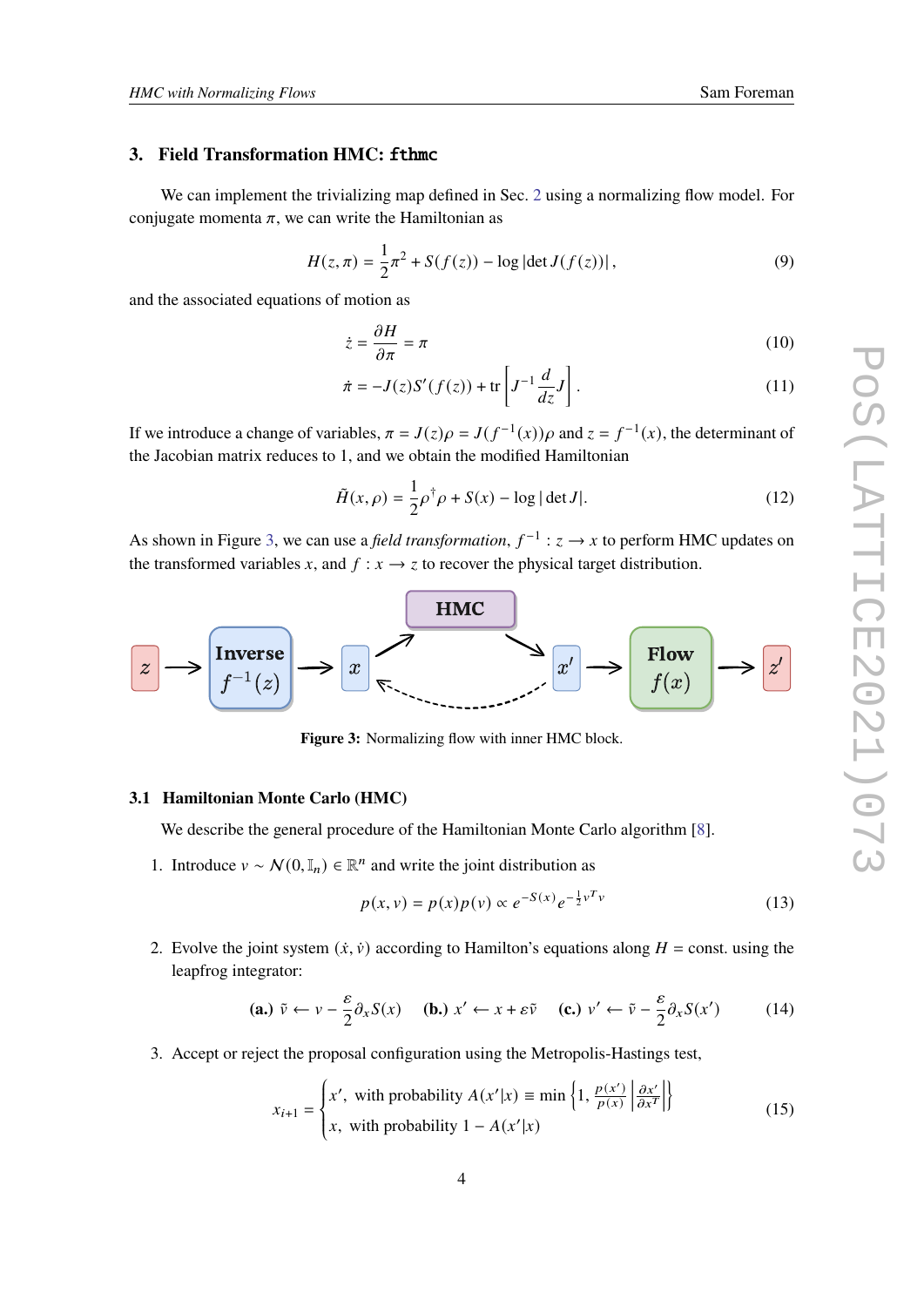#### **3.2 Volume Scaling**

We use gauge equivariant coupling layers that act on plaquettes as the base layer for our network architecture. As in [[5](#page-6-0)], these layers are composed of inner coupling layers which are implemented as stacks of convolutional layers. One advantage of using convolutional layers is that we can re-use the trained weights when scaling up to larger lattice volumes. Explicitly, when scaling up the lattice volume we can initialize the weights of our new network with the previously trained values. This approach has the advantage of requiring minimal retraining effort while being able to efficiently generate models on large lattice volumes.

#### **4. Results**

For traditional HMC, we see in Figure [4a,4b](#page-5-0) that  $Q \approx 0$  for across all trajectories for both  $8 \times 8$ and  $16 \times 16$  lattice volumes. Conversely, we see in Figure [4a](#page-5-0), [4b](#page-5-0) that the trained models are able to sample from multiple values of Q for both the  $8 \times 8$  and  $16 \times 16$  volumes.

The results in Figure [5](#page-5-1) took∼ 4 hours to train using a single A100 Nvidia GPU. The performance of the trained sampler is limited by the acceptance rate of the proposed configurations, which in turn, is ultimately limited by the computational resources used to train the model. Because of this, we would expect a continued improvement in performance with additional training. For this relatively simple proof of concept, we were able to demonstrate the usefuleness of our approach without requiring prohibitively large upfront training costs.

### **5. Acknowledgments**

This research was supported by the Exascale Computing Project (17-SC-20-SC), a collaborative effort of the U.S. Department of Energy Office of Science and the National Nuclear Security Administration. This research was performed using resources of the Argonne Leadership Computing Facility (ALCF), which is a DOE Office of Science User Facility supported under Contract DE\_AC02–06CH11357. This work describes objective technical results and analysis. Any subjective views or opinions that might be expressed in the work do not necessarily represent the views of the U.S. DOE or the United States Government. Results presented in this research were obtained using the Python  $[10]$ , programming language and its many data science libraries  $[11-13]$  $[11-13]$  $[11-13]$ 

#### **References**

- <span id="page-4-0"></span>[1] ALPHA collaboration, *Critical slowing down and error analysis in lattice QCD simulations*, *[Nucl. Phys. B](https://doi.org/10.1016/j.nuclphysb.2010.11.020)* **845** (2011) 93 [[1009.5228](https://arxiv.org/abs/1009.5228)].
- <span id="page-4-1"></span>[2] D. Rezende and S. Mohamed, *Variational inference with normalizing flows*, in *International conference on machine learning*, pp. 1530–1538, PMLR, 2015.
- <span id="page-4-2"></span>[3] L. Weng, *Flow-based deep generative models*, *lilianweng.github.io/lil-log* (2018) .
- <span id="page-4-3"></span>[4] G. Kanwar, M.S. Albergo, D. Boyda, K. Cranmer, D.C. Hackett, S. Racanière et al., *Equivariant flow-based sampling for lattice gauge theory*, *[Phys. Rev. Lett.](https://doi.org/10.1103/PhysRevLett.125.121601)* **125** (2020) [121601](https://doi.org/10.1103/PhysRevLett.125.121601) [[2003.06413](https://arxiv.org/abs/2003.06413)].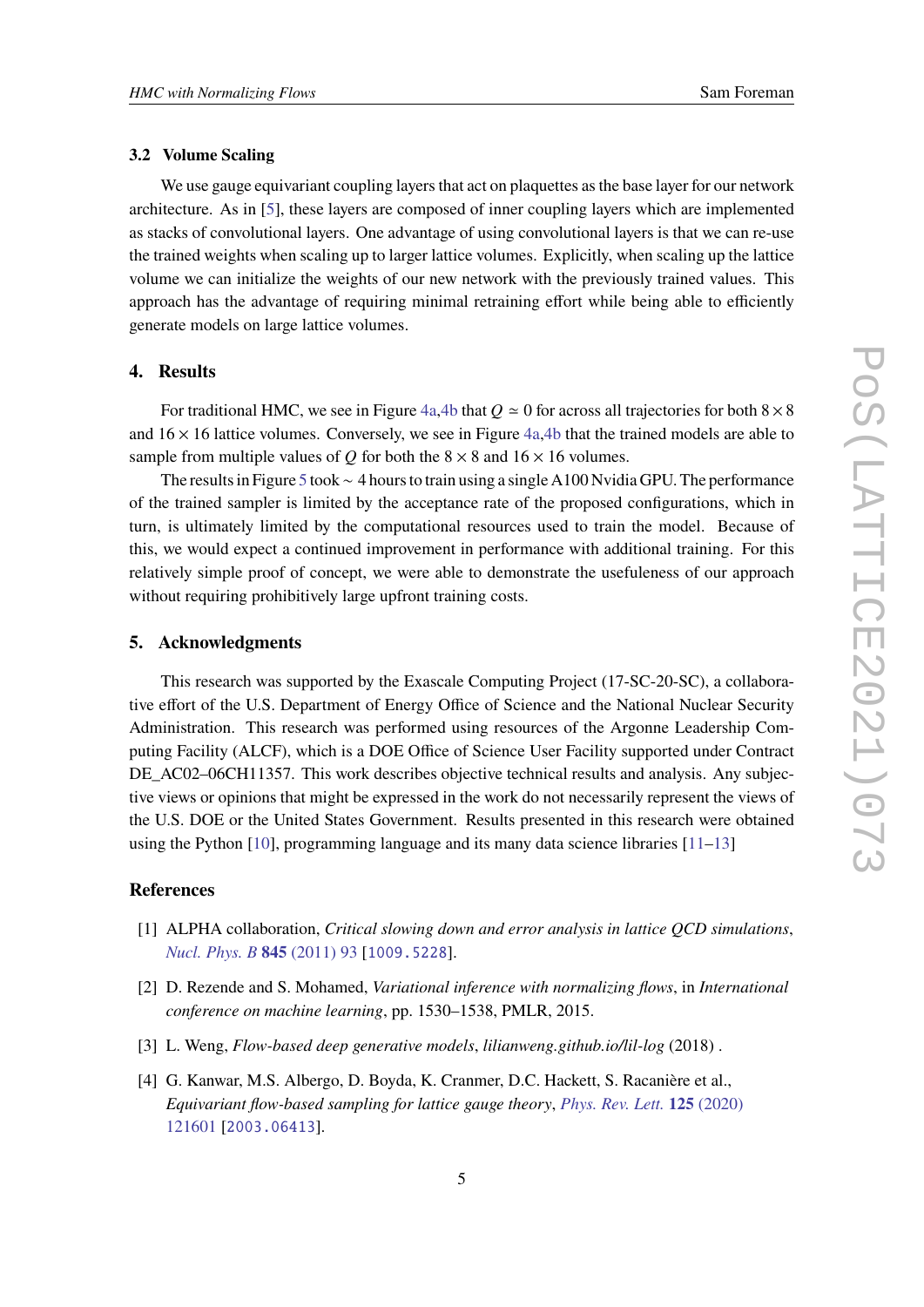<span id="page-5-0"></span>

(a) The average plaquette  $x_p$  and topological charge Q histories for the trained model and HMC at  $\beta = 6$  with  $V = 8 \times 8$ .



**(b)** The same model from Figure [4a](#page-5-0) used to generate configurations on  $V = 16 \times 16$  lattice.

**Figure 4:** Comparison of lattice observables for both HMC and the trained model at  $V = 8 \times 8$ , and  $V = 16 \times 16$ .

<span id="page-5-1"></span>

**Figure 5:** Loss and Effective Sample Size [[9\]](#page-6-7) (ESS) vs train epoch at  $\beta = 6$  on  $V = 8 \times 8$  lattice.